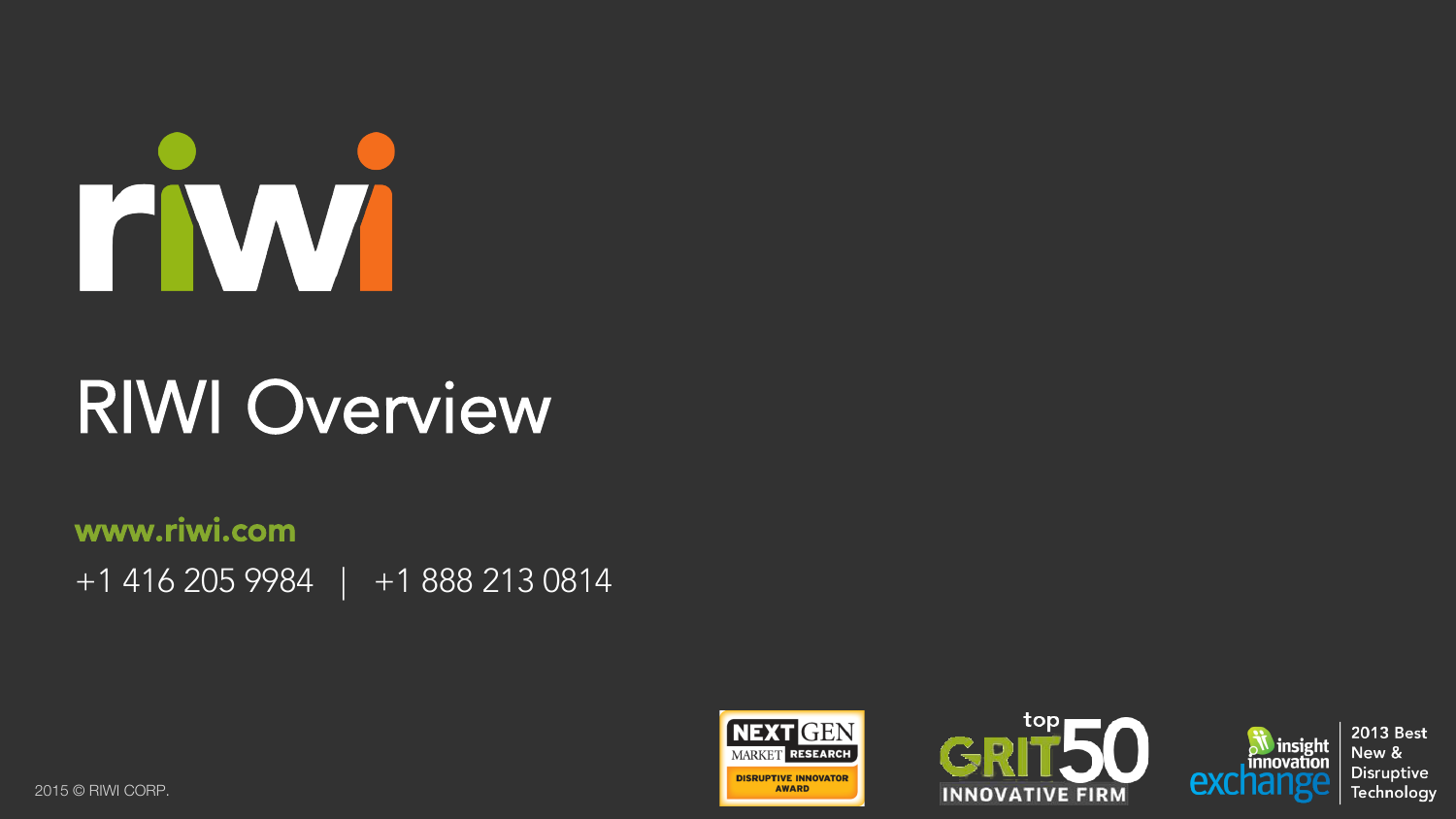#### RIWI Completes the Data Picture

RIWI's patented Random Domain Intercept Technology (RDIT™) is the only technology capable of:

- Randomly intercepting Web users in every country and territory in the world
- Reaching all Web-enabled devices, from smartphones to desktops
- Capturing 10% response rates globally on a 10-question survey
- Reaching beyond paid panelized respondents and engaging the previously unengaged
- Targeting respondents based on the city or sub-city area they are located
- Using latitude and longitude to target a specific locale and categorize respondents based on a set radius (ex. Respondents within a 20-mile radius of the center of downtown Chicago)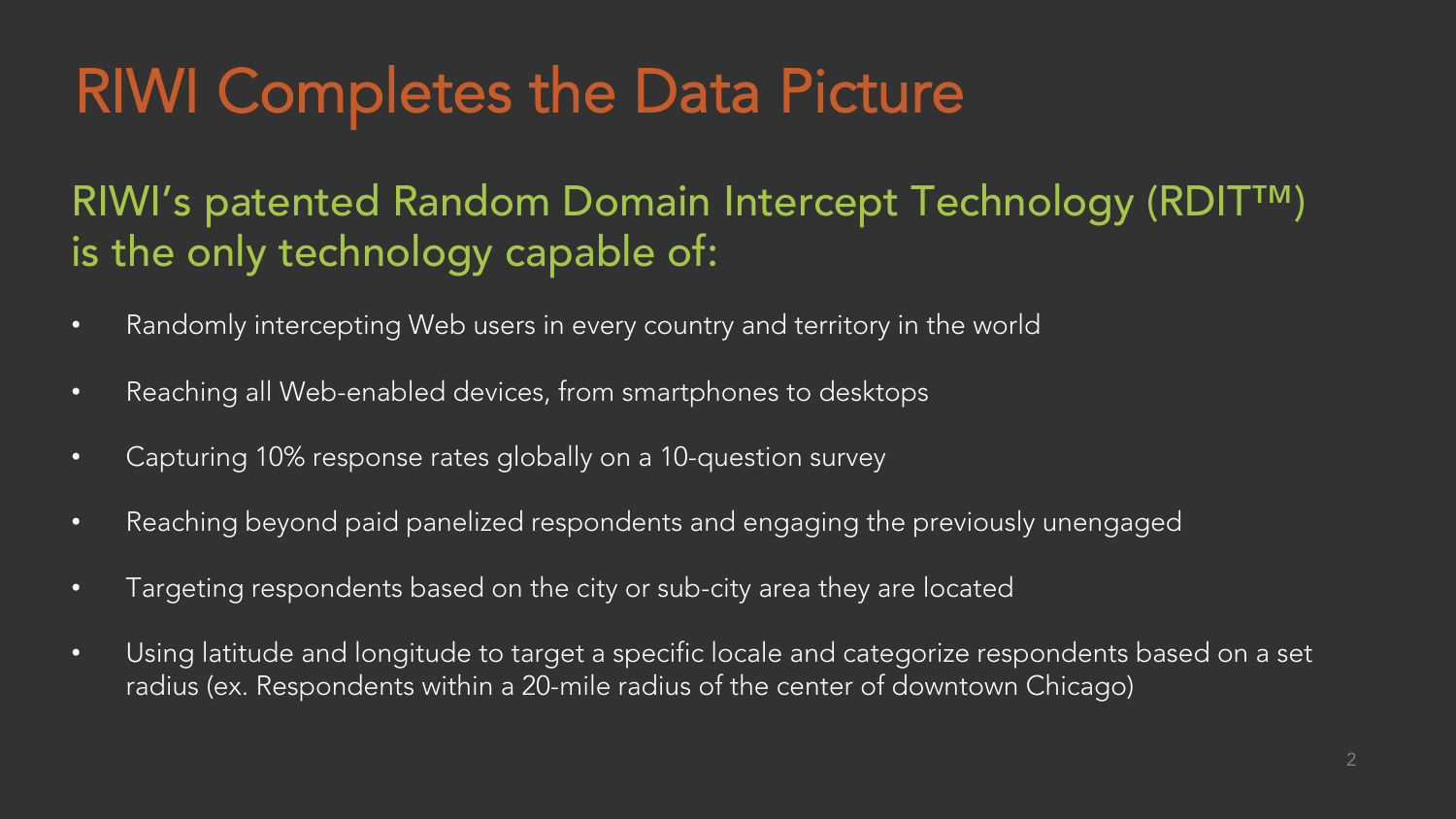#### How RDIT™ Works



When looking for a website, you may type in an address (e.g. randomanyURL.com) into the URL bar that takes you to an unintended destination. Your intended destination either doesn't exist or is inaccurate — so you randomly encounter a RIWI survey on that page, which RIWI controls at that given time. RDIT accesses the dynamic and highly scalable flow of online users around the world every day.



1. The RIWI Engine checks and cleans for "bots"

> 4. Chooses applicable language and delivers appropriate survey



2. Recognizes device type and operating system



3. Acquires country code and geo-location

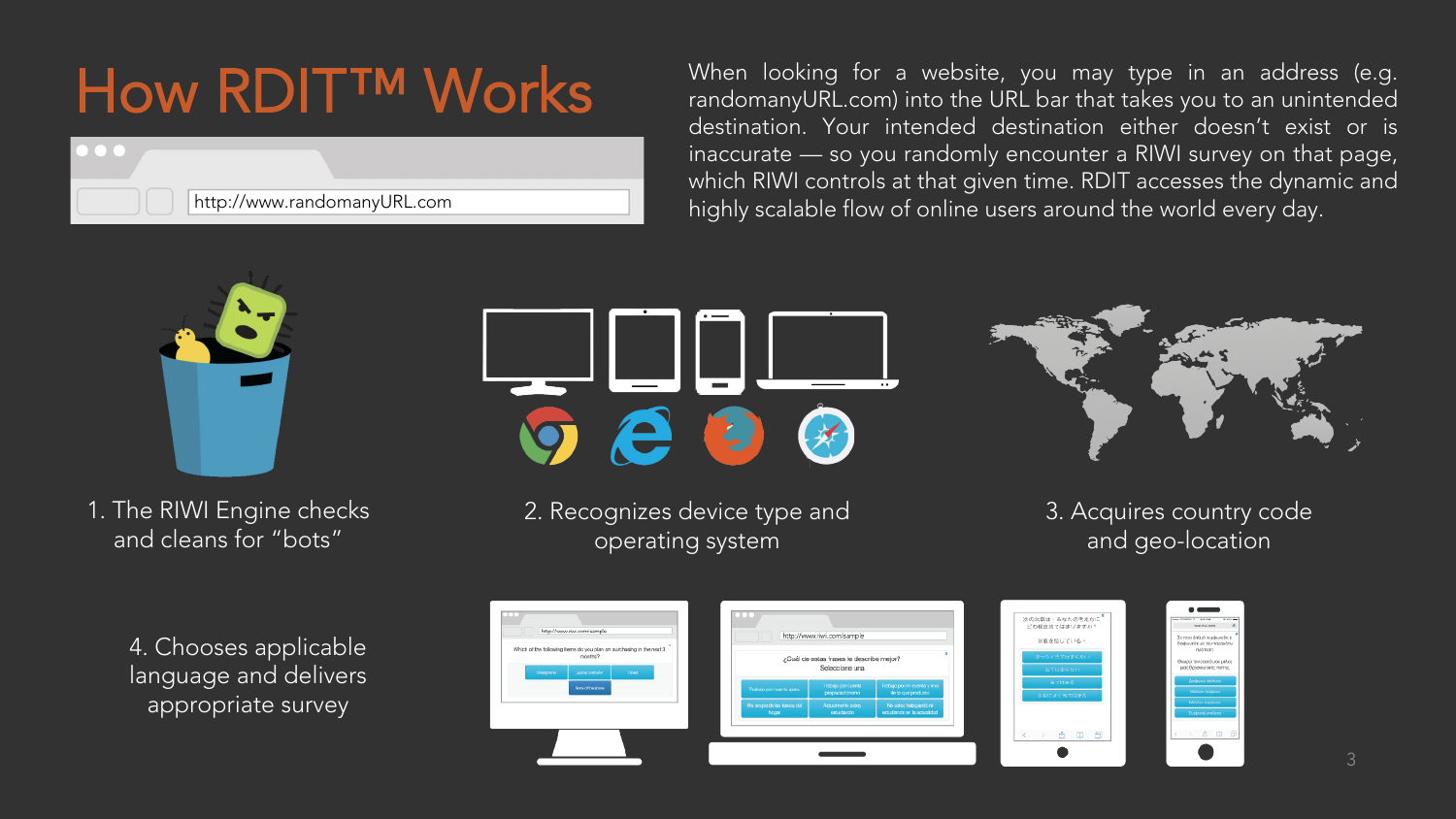#### RDIT Generates Unique Proprietary Data

*Prior to this survey, when was the last time you answered survey questions?* 

| Past<br>day                                                                                                             | Past<br>week | Past<br>month | Over a month | <b>Never</b>                    |
|-------------------------------------------------------------------------------------------------------------------------|--------------|---------------|--------------|---------------------------------|
| 16% Frequent<br>Respondents<br>Limitation of<br>traditional online<br>and mobile<br>panels, custom<br>communities, etc. |              |               |              | 84%<br><b>Fresh Respondents</b> |
|                                                                                                                         |              |               | $\sim$       | $\mathbf{a}$                    |

RIWI captures the full spectrum of consumer and citizen voices, generating better insights and informing better decisions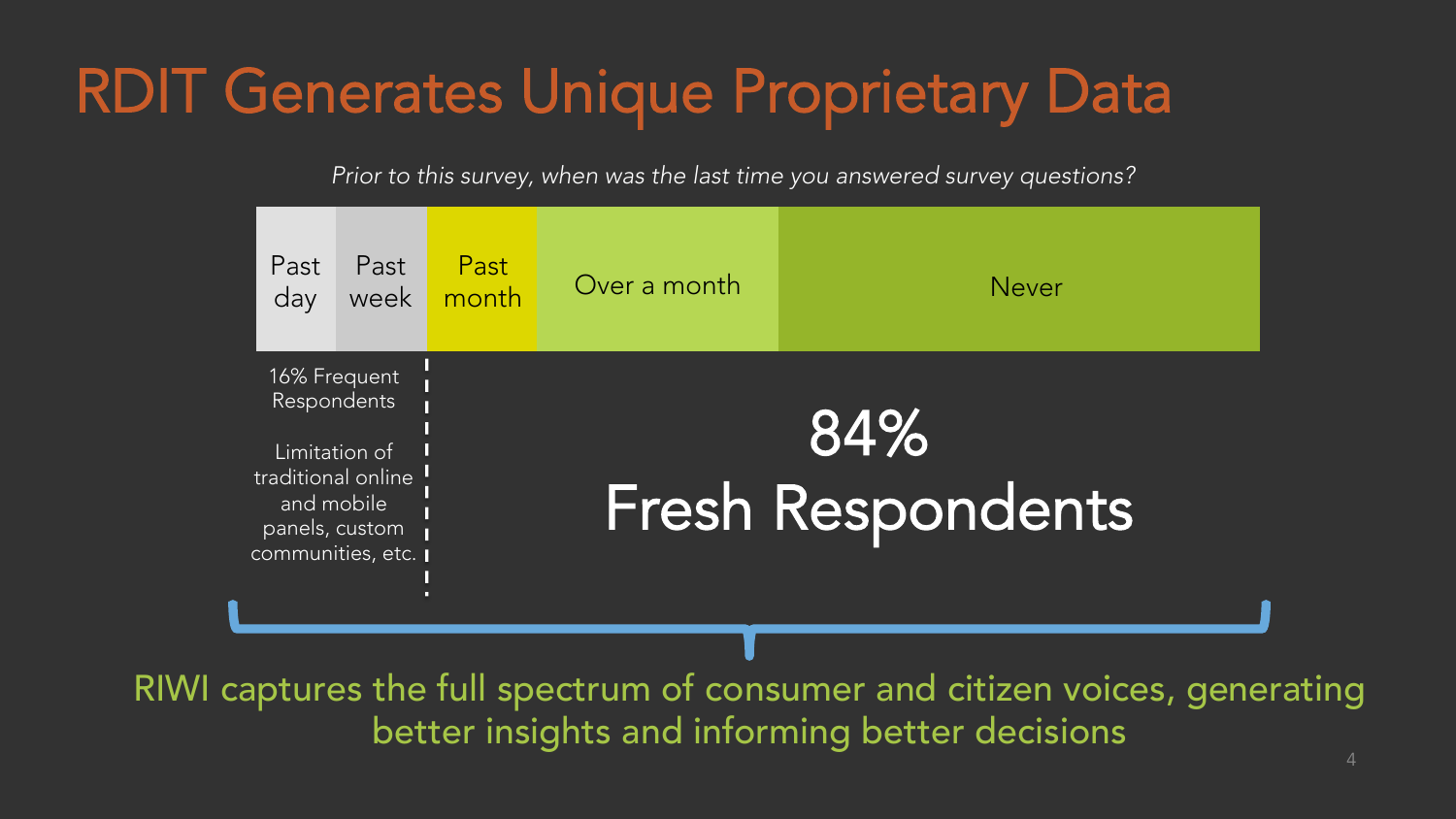### RDIT Used by Leading Global Organizations

RDIT is utilized by many of the largest organizations in the world to overcome some of their toughest global data collection challenges

- World Bank Open Government Partnership: Using RDIT, RIWI surveyed over 65,000 people in 62 countries in their native languages to learn more about what people want from their governments
- Greenpeace Arctic Sanctuary: 30,000 people in 30 countries were surveyed to measure public opinion of a proposed Arctic sanctuary
- International Association of Prosecutors Global Corruption Index: RIWI engaged 400,000 Internet users in 190 countries and asked questions related to their trust level in the criminal justice system in their country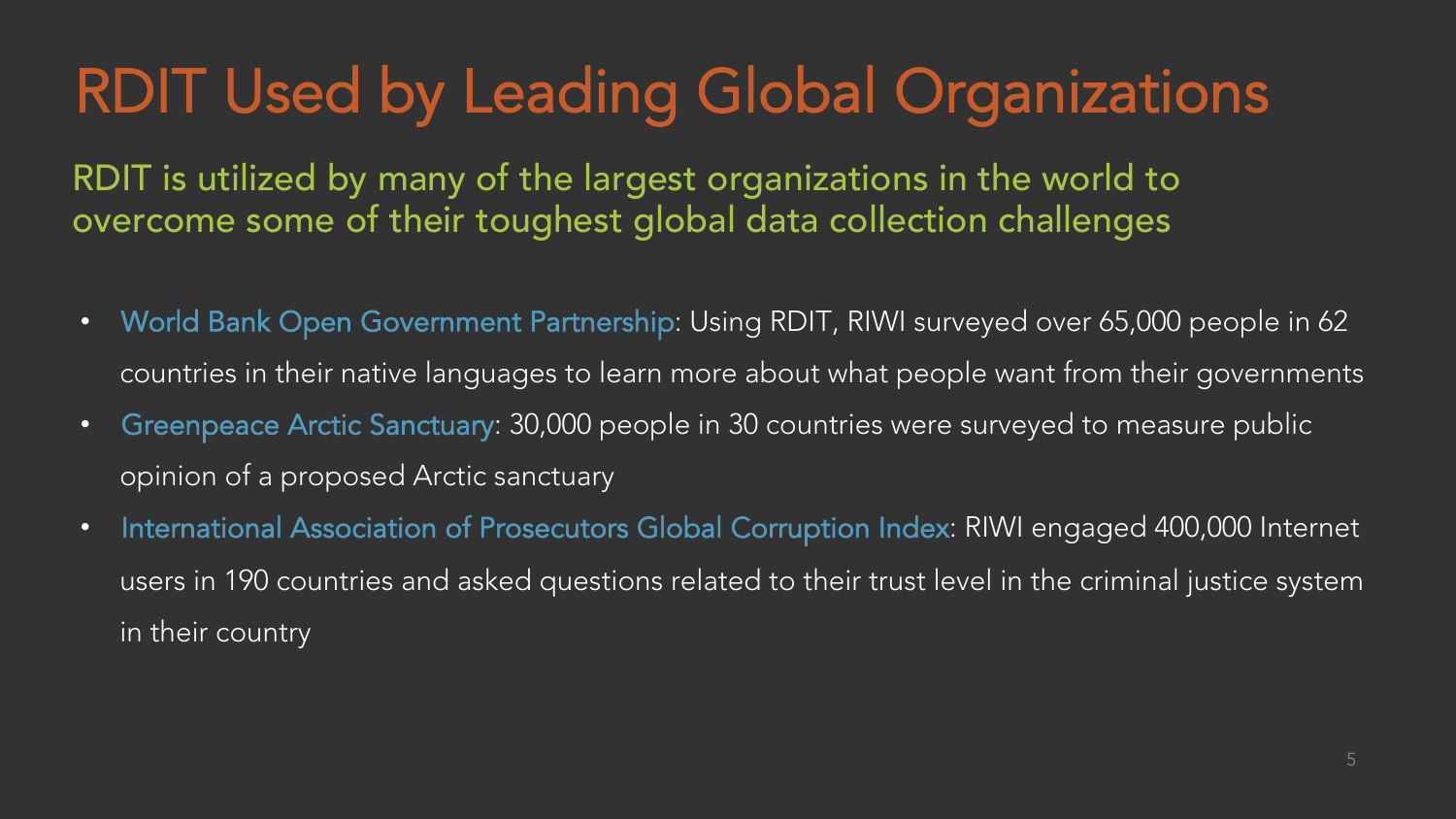### RDIT Applied in Global Health Research

RDIT was originally designed as a data capture tool for governmentcommissioned peer-reviewed pandemic surveillance

- Since 2009, RIWI has conducted hundreds of thousands of health-related surveys for some of the largest global organizations in the world
- RDIT has proven effective in measuring pandemic outbreaks, like the 2013 outbreak of H7N9 (Avian Flu) in China
- Currently RDIT is being used to measure citizen confidence and other issues related to the Ebola outbreak in Sierra Leone, Liberia and Nigeria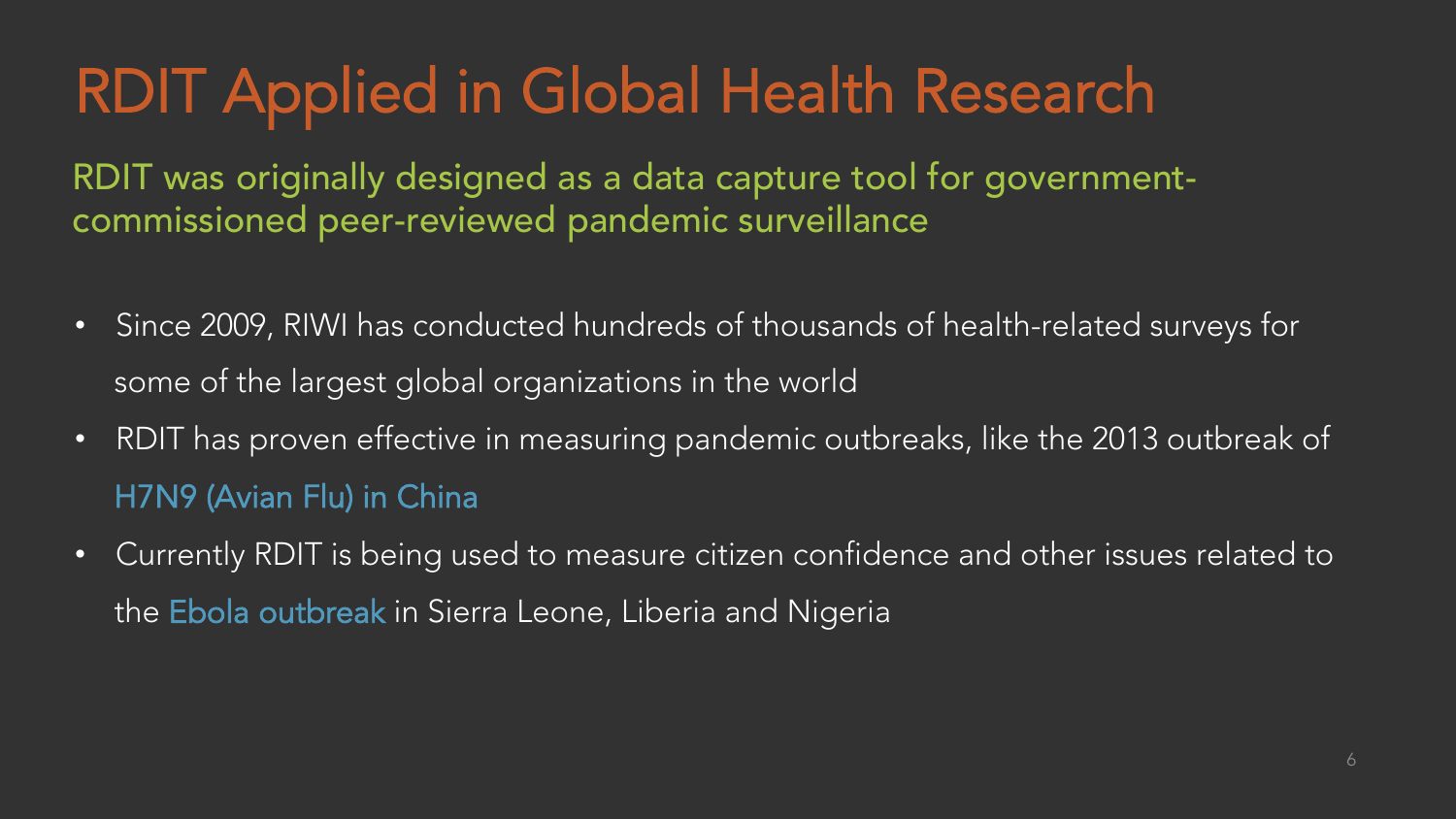### RDIT Delivers for Traditional CPG Research

RDIT's all-device, all-country reach, randomization, and ability to engage the unengaged opens up new possibilities to the CPG researcher

- RDIT has been effectively used to measure advertising awareness and exposure, brand attributes measurement, segmentation, competitive analysis, and new market exploration
- Visuals and video for advertising, packaging and concept testing can be effectively displayed on the RIWI platform
- RIWI provides the largest access to online customers and potential customers worldwide who are willing to share their brand perceptions and ideas
- Product managers no longer have to rely on paid and conditioned responses from the fewer than 1% of people willing to join panels and participate in lengthy research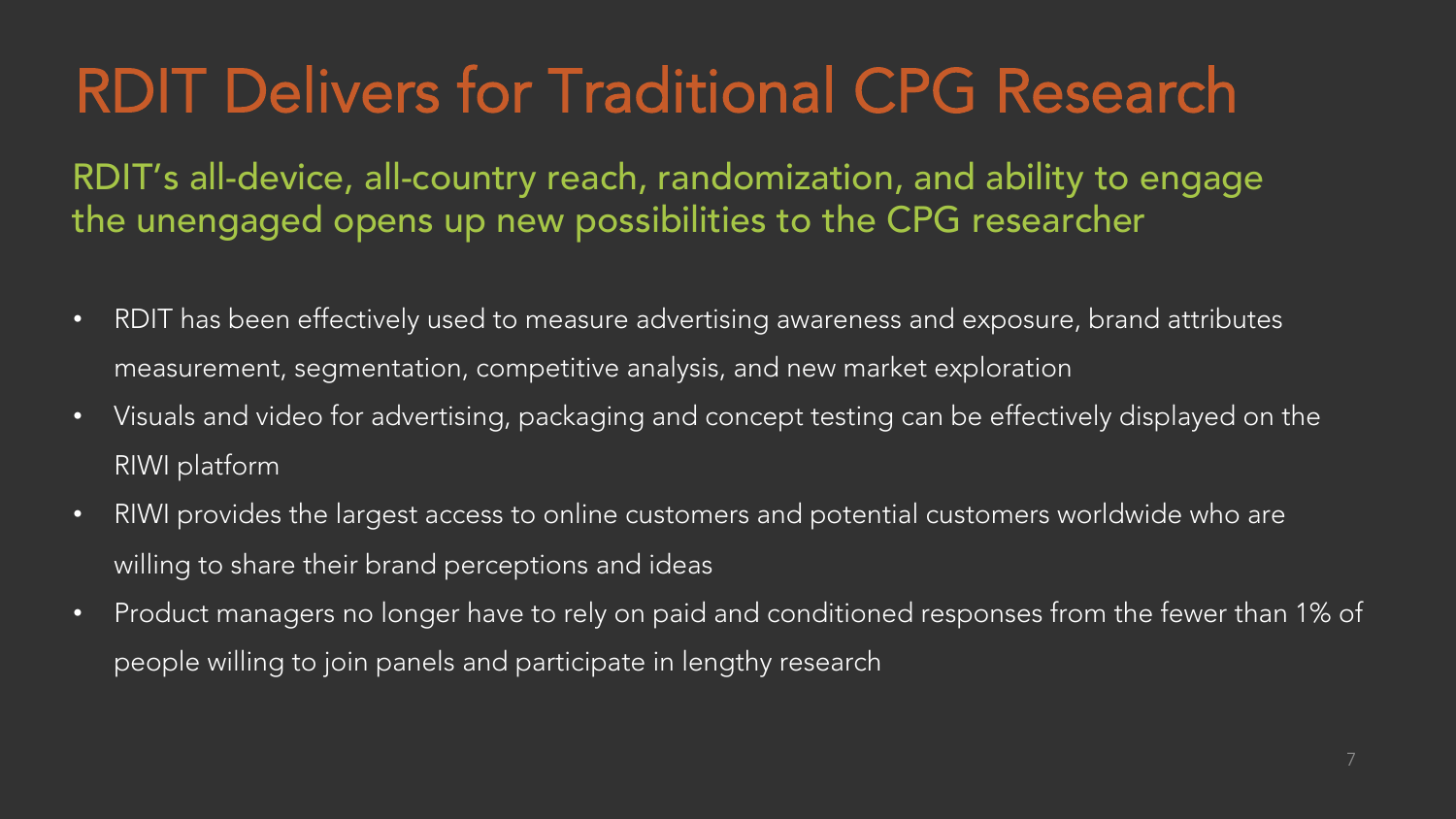## RDIT Effective in Surveying, Educating, and Engaging Citizens for Global NGOs

RIWI's intercept technology offers NGOs, charities, political parties, and others the ability to not only survey, but also to educate and recruit new supporters to a cause